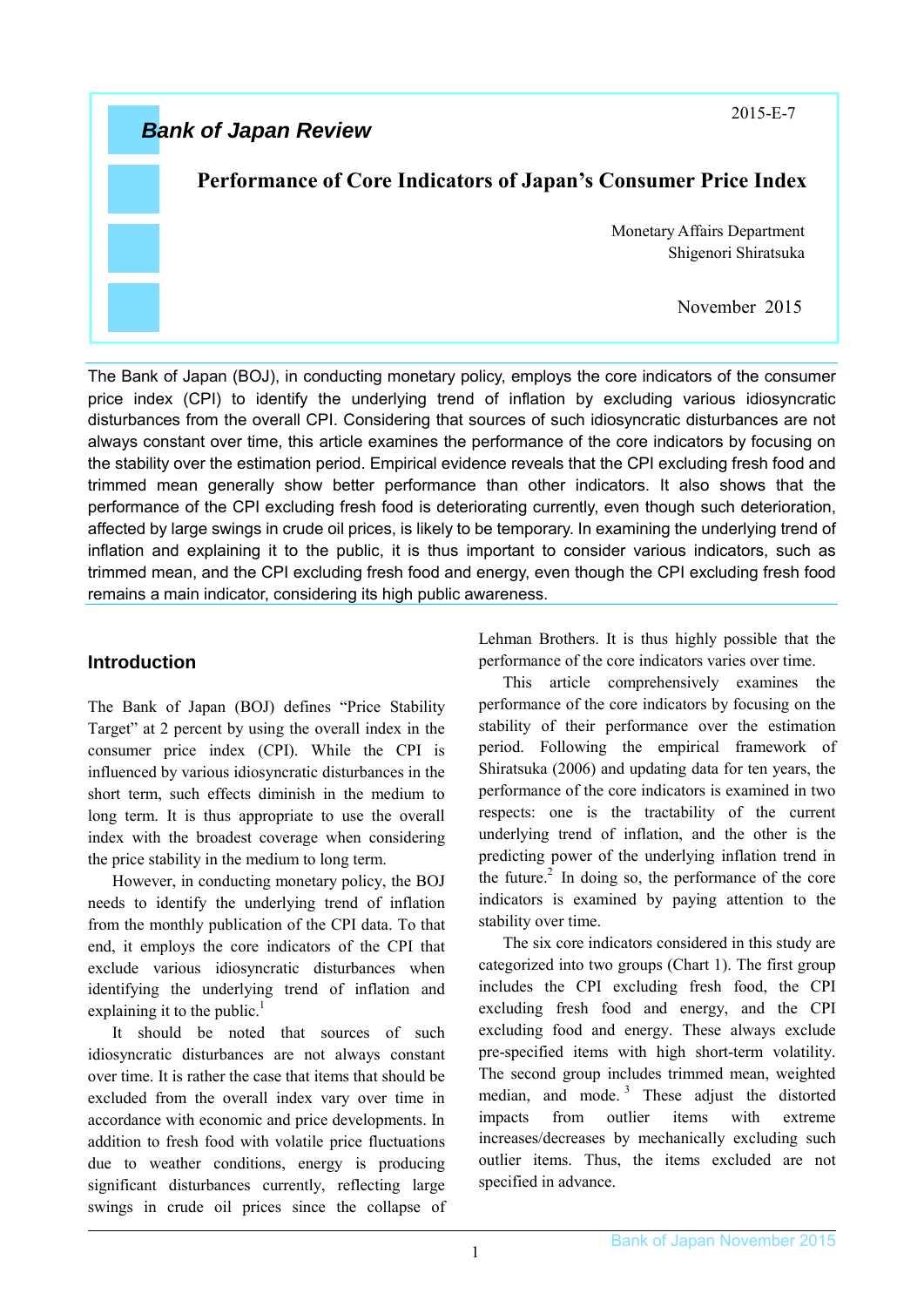

Index.

# **Effects of Idiosyncratic Disturbances**

## *Basic concept*

Chart 2 gives a hypothetical example of how to extract the underlying trend of inflation by excluding the effects of idiosyncratic disturbances.

Overall changes in inflation (top panel) correspond to the sum of: (i) the underlying component that moves on a cyclical trend (second panel), (ii) the idiosyncratic component that fluctuates from time to time (third panel), and (iii) the one-time component, including institutional changes, that rises/declines for a certain period of time and then vanishes (bottom panel). Therefore, overall changes in inflation tend to move up and down in the short term due to the effects of various disturbances, thereby making it difficult to identify its underlying trend. Focusing on the period surrounded by the dotted lines, overall changes first pick up, and then drop sharply. However, this movement is influenced by changes in the institutional component and the underlying trend starts to decline when overall inflation rises.

| (Total)                 | [Chart 2] Extraction of Underlying Trend |
|-------------------------|------------------------------------------|
|                         |                                          |
| (Underlying changes)    | $\mathbf{I}$                             |
|                         |                                          |
| (Disturbances)          | ٠                                        |
|                         |                                          |
| (Institutional changes) | ٠                                        |
|                         |                                          |
|                         |                                          |

As shown in the hypothetical example above, it is crucially important to exclude the effects of idiosyncratic disturbances appropriately when identifying the underlying trend of inflation.

### *Effects of idiosyncratic disturbances*

Which items produce idiosyncratic disturbances, thereby making it difficult to extract the underlying trend of inflation in Japan's CPI? Chart 3 plots the contributions of possible idiosyncratic factors on the deviations between the overall CPI and its Hodrick-Prescot (HP) filtered trend. HP-filtering is a statistical method to extract smooth components from time-series data as an underlying trend.

Looking at Chart 3, deviations between year-on-year changes in the overall CPI and those in the HP-filtered trend move up and down with short intervals. These fluctuations are mainly attributable to fresh food, confirming that fresh food, with high short-term volatility due to weather conditions, is the most significant source of idiosyncratic disturbances in the CPI. The chart also shows that the contributions of energy become larger during the periods from 1986 to 1987 as well as the period after 2000s. In the first period, energy related prices, including electricity, declined significantly, reflecting the yen appreciation after the Plaza Accord and the crude oil price plunge due to the reverse oil-shock. In the second period, crude oil prices showed large swings several times after the collapse of Lehman Brothers, making the contributions of energy larger as well as more persistent.

Note: CPI excluding fresh food and energy, trimmed mean, weighted median, and mode are calculated by the Research and Statistics Department, Bank of Japan. Figures are adjusted to exclude the estimated effect of changes in the consumption tax rate.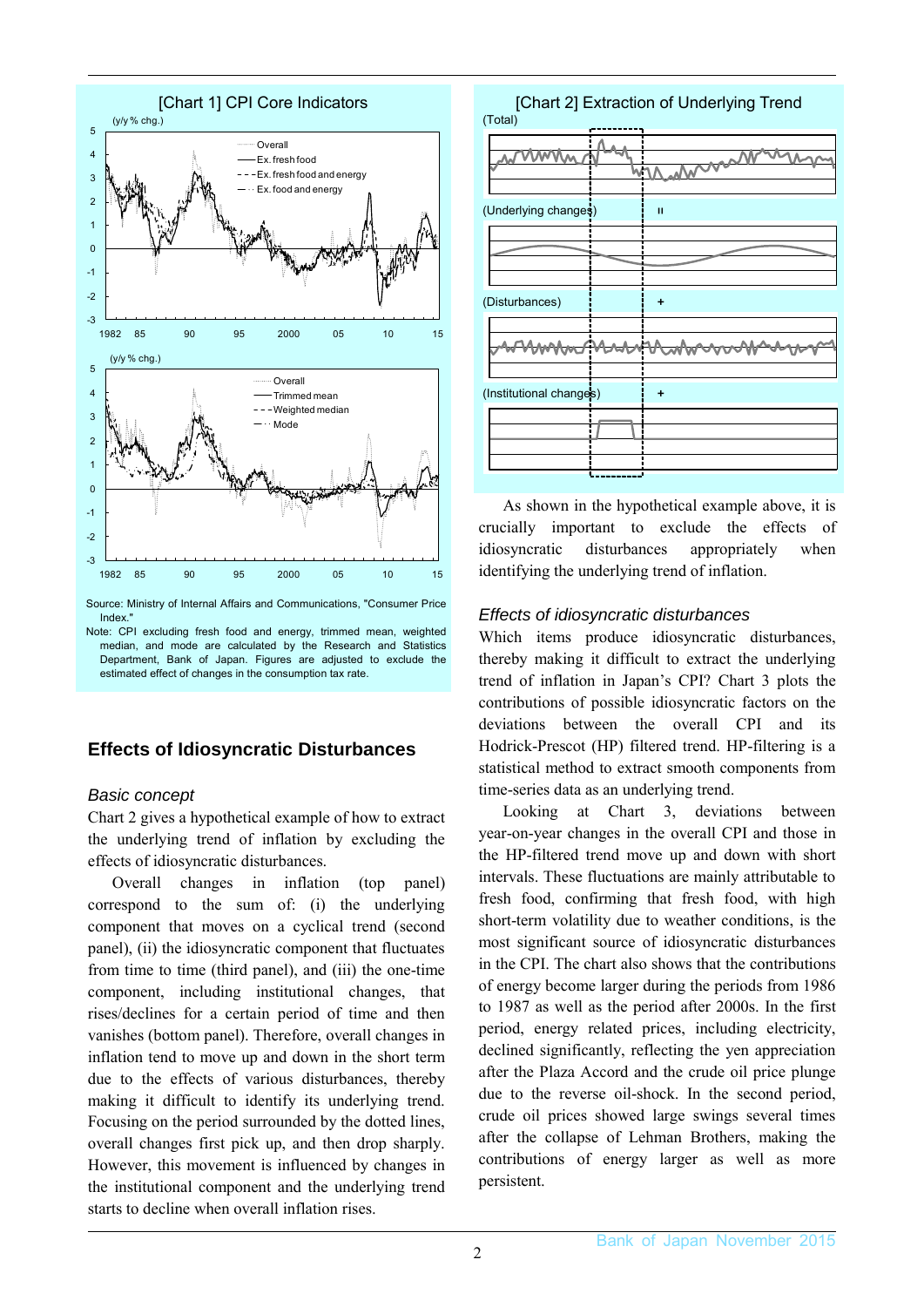

Index."

Note: The trend is computed by applying the Hodrick- Prescott filter to the overall index with the smoothing parameter of 14,400, which is the default for monthly data.

It is thus confirmed that fresh food continues to be the most significant source of idiosyncratic disturbances in Japan's CPI. In addition, energy sometimes becomes an additional major source of disturbances. It should be noted that sources other than fresh food are not always significant, suggesting that the performance of the core indicators are likely to vary over time.

In the following, statistical methods are applied to examine the performance of the core indicators by focusing on the stability of the performance over time<sup>4</sup>

## **Tractability of Current Underlying Trend**

First, the tractability of the current underlying trend of inflation is tested by applying two approaches.

#### *Deviations from overall CPI*

The first approach examines whether year-on-year changes in the core indicators and those in the overall CPI are equalized over the medium to long term. This implies that both indexes are supposed to show similar movements in the medium to long term, as the effects of idiosyncratic disturbances are smoothed out. This also corresponds to the idea that the numerical definition of price stability uses the overall CPI, whereas the current underlying trend of inflation is monitored mainly by the core indicators.

More precisely, differences in the year-on-year changes in the core indicators and those in the overall CPI are regressed on a constant term, thereby testing the hypothesis whether the estimates are different from zero at a certain significance level. In doing so, estimations are repeatedly carried out using subsamples of ten years while paying attention to changes in estimates and their statistical significance over time (rolling regression).

Looking at the estimation results in Chart 4, the CPI excluding fresh food shows the highest performance in a fairly stable manner: confidence intervals are extremely narrow and include zero over the whole period. Trimmed mean, the CPI excluding fresh food and energy, and weighted median come next: confidence intervals are generally narrow and mostly include zero. In contrast, the CPI excluding food and energy, and mode show relatively poor performance.

The empirical evidence confirms that the CPI excluding fresh food neither overestimates nor underestimates the level of the CPI inflation over ten years. This suggests that excluded items, even though



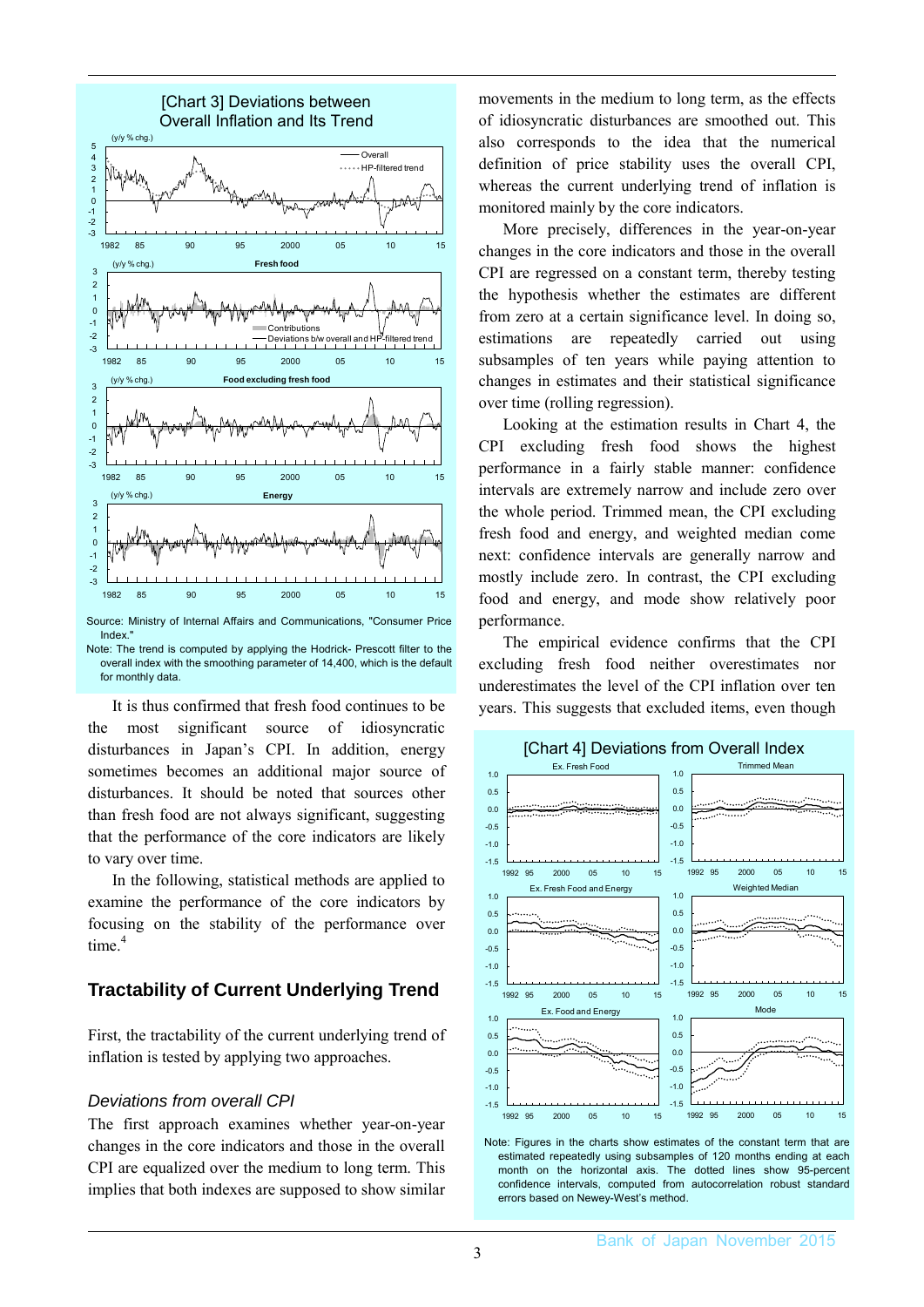having the smallest weight among all the core indicators, have fairly symmetric effects on the CPI inflation. Trimmed mean, the CPI excluding fresh food and energy, and weighted median also deliver satisfactory performance. However, the CPI excluding food and energy, and mode show significant and persistent deviations, indicating the existence of biases in estimating the level of the CPI inflation.

#### *Deviations from trend inflation*

The second approach examines to what extent the core indicators trace the HP-filtered trend, as a proxy for the underlying trend, on a real time basis. Root mean squared errors (RMSEs) are used as a yardstick to examine the deviations, and computed repeatedly from subsamples of ten years.

Looking at the estimation results in Chart 5, trimmed mean generally shows the smallest RMSEs, and weighted median and the CPI excluding food and energy follow. In contrast, the CPI excluding food and energy, and mode show significant deviations, especially until the second half of the 1990s. Meanwhile, the CPI excluding fresh food shows rather limited deviations until the mid 2000s, while it significantly increases the deviations thereafter.

To sum up, trimmed mean shows the highest and the most stable performance over the whole period. It exhibits high tractability of the underlying trend of inflation on a real time basis by properly excluding time-varying sources of idiosyncratic disturbances. The CPI excluding fresh food worsens its performance in tracing the underlying trend of inflation, as disturbing effects of energy become significant after the second half of the 2000s.

#### [Chart 5] Deviations from Trend Inflation



Note: Root mean squared errors, which are the square root of the mean squared deviations, are used for quantitative assessment of the degree of deviations from the trend inflation. Figures in the charts are computed repeatedly using subsamples of 120 months ending at each month on the horizontal axis.

### *Assessment on tractability of current underlying trend*

Two types of statistical analysis show that trimmed mean and the CPI excluding fresh food have generally high and stable performance in tracking the current underlying trend of inflation. It should be noted that the performance of the CPI excluding fresh food is deteriorating currently, even though such deterioration, affected by large swings in crude oil prices, is likely to be temporary.

# **Predictive Power on Future Underlying Trend**

Next, the predictive power of the core indicators regarding the future direction of the underlying trend of inflation is examined. Rolling estimations are again employed to examine the stability of the predictive power over time.

#### *Statistical test on predictive power*

The first estimation exercise employs the specification below:

| <b>Estimation Equation 1</b>                                               |  |
|----------------------------------------------------------------------------|--|
| $\pi_{t+h} - \pi_t = \alpha + \beta(\pi_t^{CORE} - \pi_t) + \varepsilon_t$ |  |

where  $\pi$  denotes the year-on-year changes of the overall CPI and  $\pi^{core}$  refers to the year-on-year changes in the core indicators. The parameter *h* takes the value of 12 (months).  $\alpha$  and  $\beta$  are estimated coefficients. Estimation equation 1 examines whether the deviations between the overall CPI and the core indicators are just temporary, and the overall CPI tends to converge to the core indicators, as the idiosyncratic disturbances diminish.

If  $\alpha=0$  and  $\beta=1$  in estimation equation 1, the core indicator will be an unbiased predictor of the overall CPI until one-year ahead. Chart 6 summarizes the test results on the joint hypothesis of  $\alpha=0$  and  $\beta=1$ . In terms of the duration for not rejecting the joint hypothesis even at the 10-percent confidence level, i.e. p-values exceed 0.1, the CPI excluding fresh food is the longest and trimmed mean comes next. The CPI excluding fresh food and energy, weighted median, and mode are slightly shorter, and the CPI excluding food and energy is the shortest.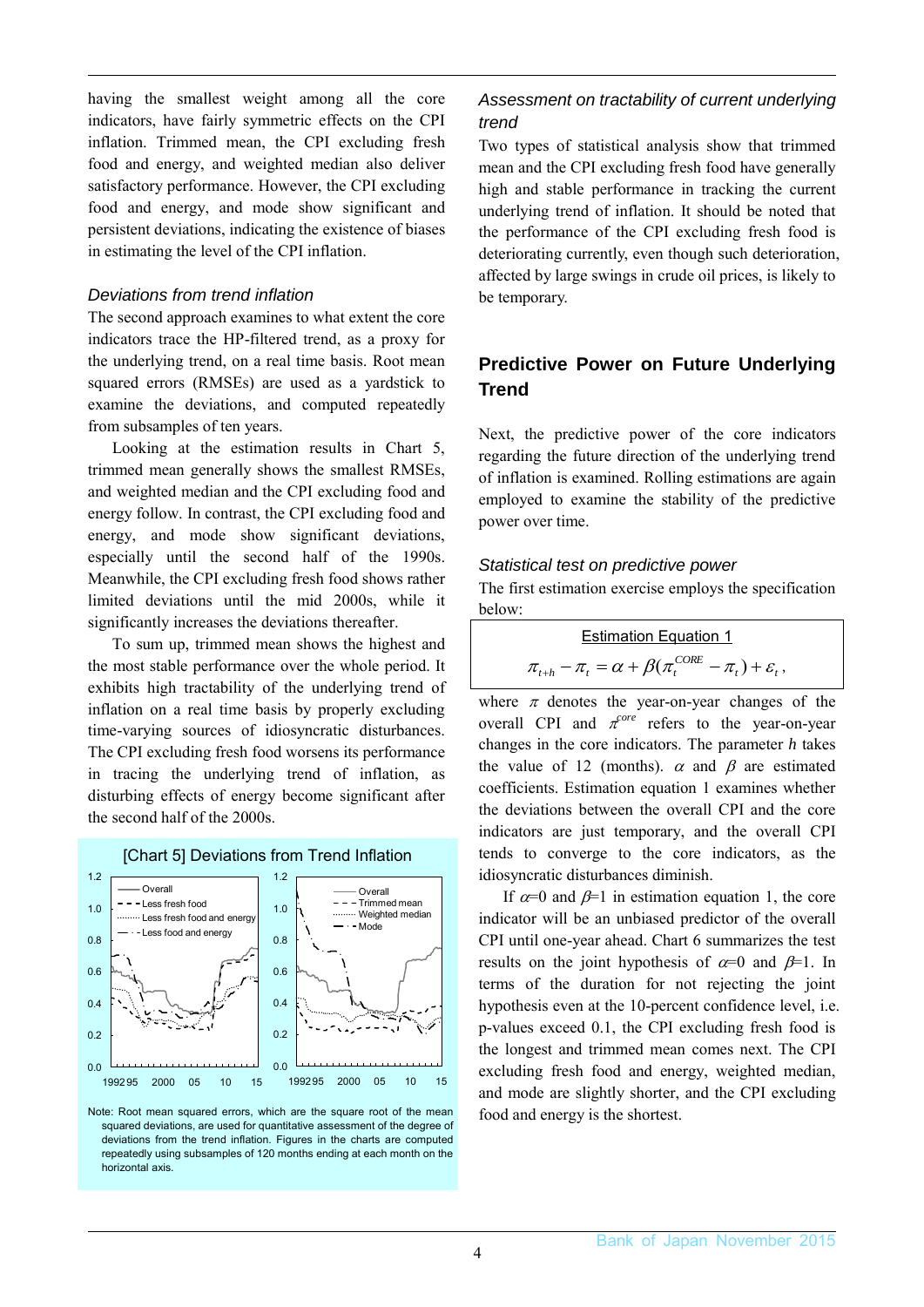

Focusing further on the estimates of the slope coefficient,  $\beta$ , which are expected to be positive and not to be different from one at a certain significance level, Chart 7 plots the estimates for all the six core indicators. The CPI excluding fresh food and energy is positive and not different from one over the whole period. Trimmed mean shows generally the same results except for the short period in the early 2000s. The CPI excluding fresh food becomes less credible after the mid-2000s, as the confidence intervals get wider and include zero, even though they are not statistically significantly different from one over the whole period. Weighted median is also not different



Note: Figures shown in the charts show estimates for  $\beta$  in estimation equation 1, based on the rolling regression results using subsamples of 120 months ending at each month on the horizontal axis. The dotted lines show 95-percent confidence intervals, computed from autocorrelation robust standard errors based on Newey-West's method.

from one throughout most of the period, but is not statistically significantly positive in the second half of the 1990s when confidence intervals become wider. The CPI excluding food and energy, and mode show relatively weak predictive power, especially in the 1990s.

Next, the second estimation exercise employs an alternative specification of estimation equation 2 below, replacing the explained variable from the overall CPI to the core indicators:

| <b>Estimation Equation 2</b>                                                                    |  |
|-------------------------------------------------------------------------------------------------|--|
| $\pi_{t+h}^{CORE} - \pi_t^{CORE} = \gamma + \eta(\pi_t^{CORE} - \pi_t) + \varepsilon_t^{CORE},$ |  |

where  $\gamma$  and  $\eta$  are estimated coefficients. Estimation equation 2 examines whether the deviations between the overall CPI and the core indicators are just temporary, but the core indicators do not tend to converge to the overall CPI, as the idiosyncratic disturbances diminish. In this case, the slope estimates of  $\eta$  are expected not to be different from zero at a certain significance level.

Looking at Chart 8 for the estimation results, the estimates of  $\eta$  for all the core indicators are generally close to zero. Among them, trimmed mean shows the most stable performance, as evidenced by the results that estimates are not significantly different from zero over almost the entire period. Focusing on the recent



robust standard errors based on Newey-West's method.